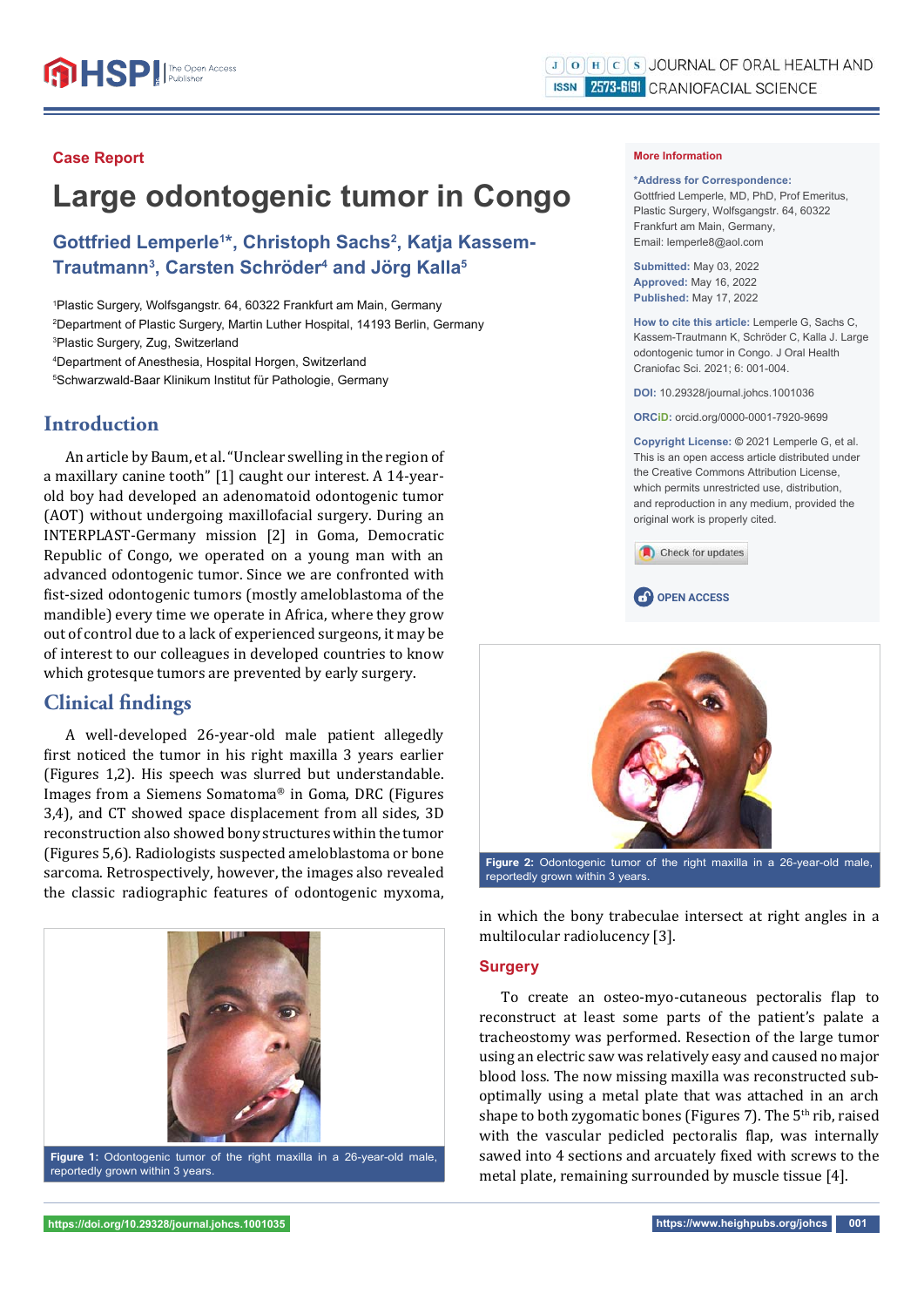

the tumor to the left with preservation of the right temporomandibular joint.



**Figure 4:** CT in the horizontal and frontal lines shows the spatial displacement of the tumor to the left with preservation of the right temporomandibular joint.



**Figure 5:** 3D scan showing the prominent bony structures in the tumor: honeycomb-like osteolysis and fine trabeculae contained within.



Figure 6: 3D scan showing the prominent bony structures in the tumor honeycomb-like osteolysis and fine trabeculae contained within.

The attached skin flap, which included the nipple region (the nipple was replanted) was sufficient for a tension-free closure of the "new" palate. An inner lining of the nasal side can often be omitted since, during the coming months, living epithelial cells sloughing off from nasal mucosa can be expected to epithelialize the "raw surface" of the airways. To allow optimal vascular connections to the muscle flap from the cranial side, the widely overstretched cheek skin was pressed onto the muscle from the outside with a bolus "pressure" dressing (Figures 8).

The postoperative course was without complications. The local surgeon removed the bolus dressing from the cheek after 6 weeks on the condition that the upturned pectoral muscle received sufficient vessels from the well-perfused cheek skin. Another 10 days later, he transected the osteomyo-cutaneous pectoralis flap and discarded it.

Within the first postoperative months, there was no visible recovery yet of the extremely hyperextended facial nerve branches in the right cheek (Figure 9). The patient left the hospital dissatisfied, as his speech was now even more slurred, resembling that of an untreated cleft palate patient. Unfortunately, he disappeared in the Congolese bush and never returned. When we wrote this article, we contacted "Heal Africa", the hospital in which a free of charge MRT and CT had been done a year before surgery, but they were unable to locate the patient. Therefore, we are unable to report on his speech, the recovery of his hyperextended facial nerve, or provide a postoperative facial X-ray. Because of the frightening appearance he had been called "the Hippoman".



**Figure 7:** a and b. Incision to open half of the face without facial nerve disruption. The intraoperative view shows the extent of tumor resection and the plate over which the pectoralis flap will be slung to cover the plate and rib with muscle tissue.



Figure 8: Pectoralis muscle flap, with which this skin island and part of the 5th rib are also resected and swung upwards.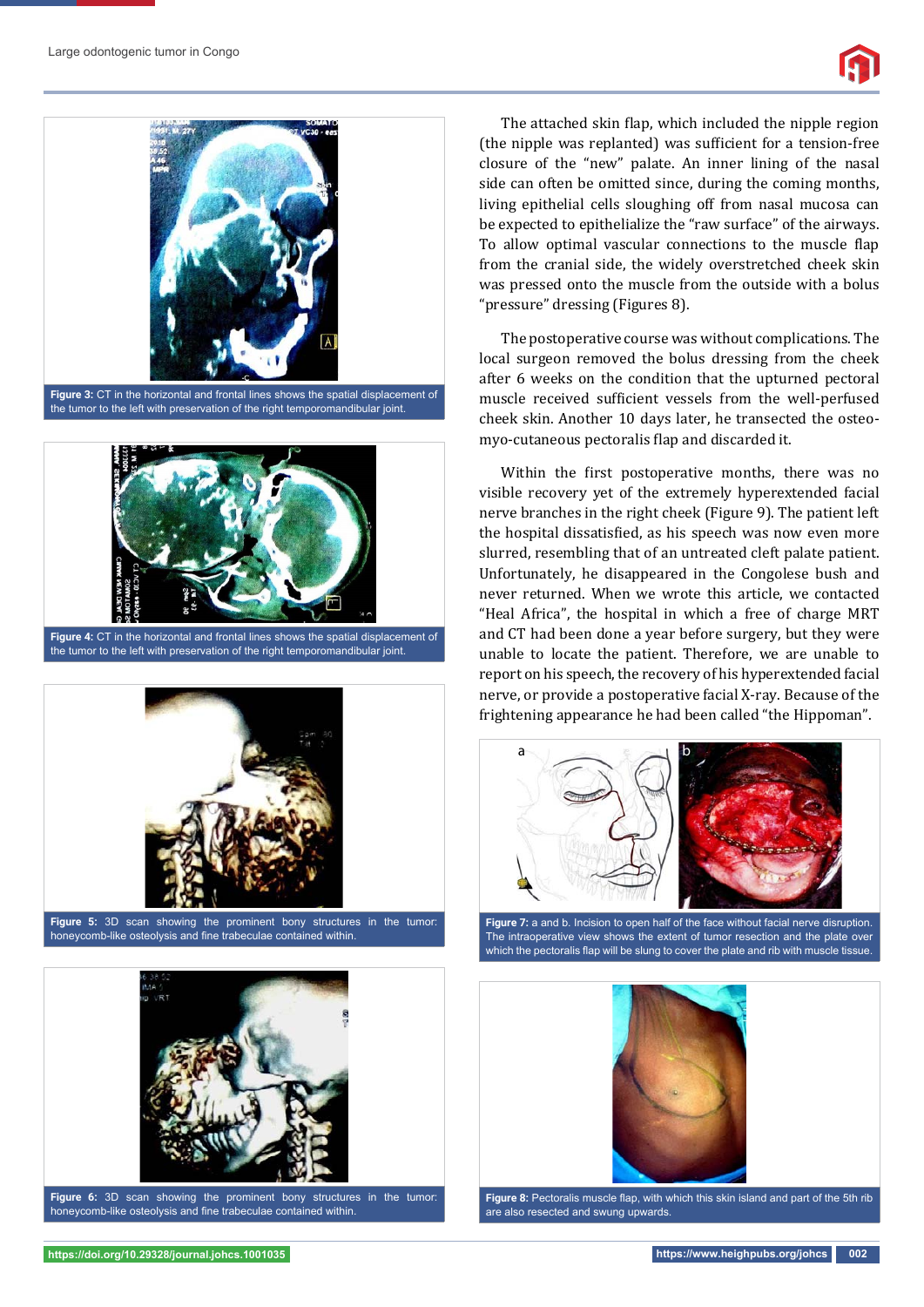### **Diagnosis**

The double-fist-sized tumor had a polymorphic appearance of gelatinous soft parts and solid nodules, bone trabeculae, and hemorrhages when cut through. Since the orbital floor appeared corroded from below, a 3 x 2 x 1 cm biopsy was taken from the solid white periphery to exclude sarcoma. Understandably, the local pathologist could not detect any epithelial structures. Histologic examination in Germany revealed the following truncated findings.

"Predominantly loosened, collagen-rich tissue with optically empty spaces as in edema. The majority had low to slightly increased cellularity with low polymorphic nuclei of fibroblasts with only sporadically recognizable nucleoli (Figure 11). No mitoses. Isolated capillary proliferates. Lipomatous structures are not identifiable. Focal calcified tissue with woven bones and single indicated lamellar structures. Loose aggregates of lymphoid cells are repeatedly found, loosely intermixed with neutrophilic segmental granulocytes, as well as single erythrocyte extravasations. Single, somewhat denser bundles of collagen fibers (Figure 12)".

**Diagnosis:** Depending on the clinical presentation, the findings are highly compatible with odontogenic myxoma or myxofibroma [2,3,5,6,10].

## **Discussion**

There may be a handful of maxilla-facial surgeons and



had recovered but the right corner of the mouth needed still a lift.





plastic surgeons in the Capitals of Subsaharan Africa, who are experienced with this kind of large tumor. The pectoralis major flap was first described by Ariyan in 1979 [7]. It is a pedicled myocutaneous island flap that has become the standard for soft tissue reconstruction in head and neck

surgery over the last 40 years.

In the West, the described osteo-myocutaneous pectoral flap was not considered rocket science and has largely been replaced by a free forearm or even osteo-myocutaneous scapula flap. Composite pectoral flaps [4] had been used in our Frankfurt Department of Plastic Surgery in the early 1980s to cover devastating facial defects after noma infection in children in the Subsaharan area. In comparison with local flaps, they have the advantage of not impairing the integrity of the surrounding facial skin.

A clinical diagnosis without biopsy findings from a pathologist is always a challenge for the surgeon. Surgery is necessary to prevent future suffocation. The benignity, however, is soon obvious from the clear borders of the tumor – and if there are malignancies within the tumor, they do not influence the outcome.

In 1998, at a congress in Cape Town [8], 4,384 cases of odontogenic tumors (OT) were presented from sub-Saharan